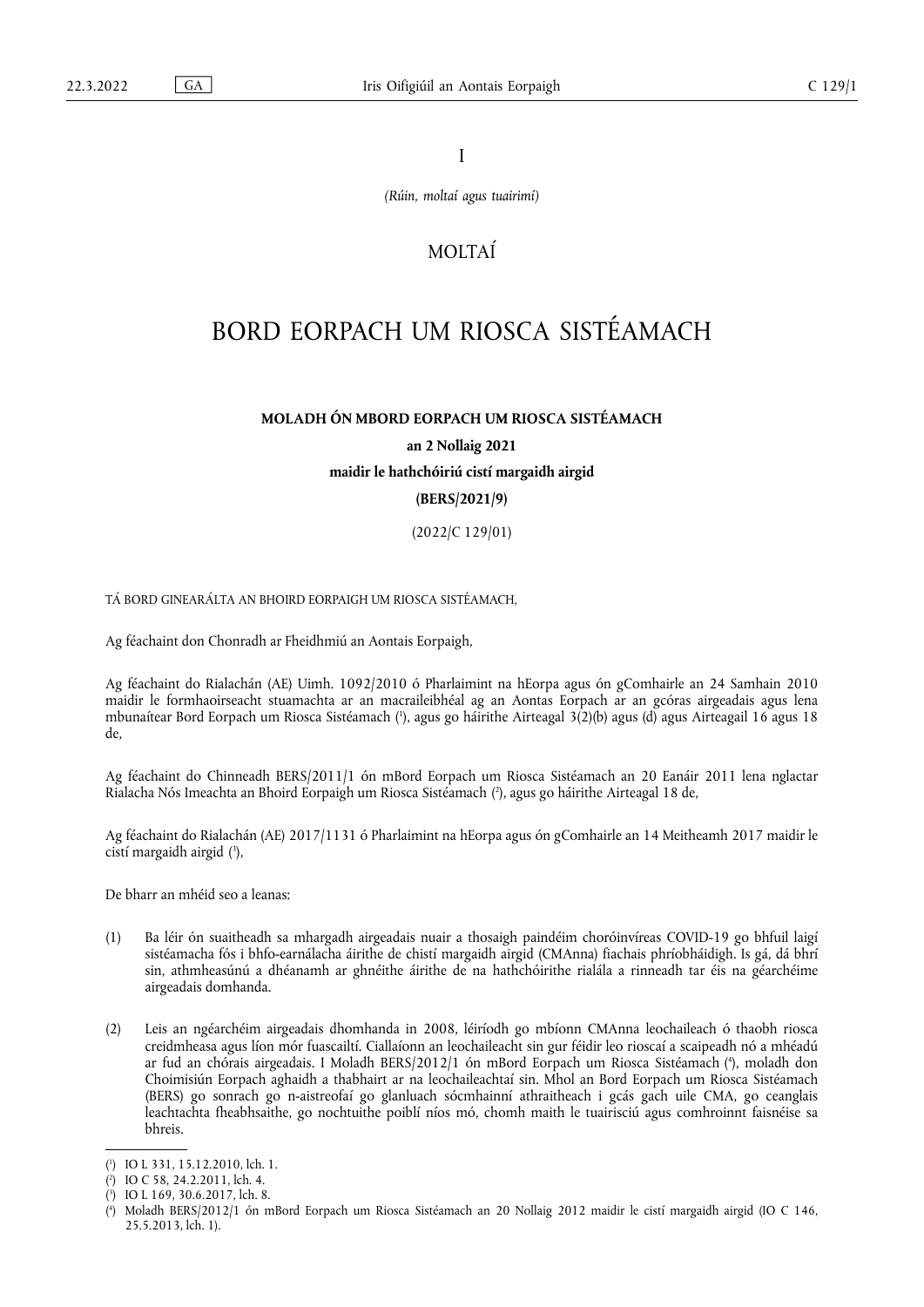- <span id="page-1-5"></span>(3) Leagtar amach i Rialachán (AE) 2017/1131 ("MMFR" anseo feasta) rialacha atá ceaptha CMAnna a dhéanamh níos athléimní agus teorainn a chur leis na cainéil tógálachta a tugadh chun suntais le linn na géarchéime airgeadais domhanda. Leis an Rialachán sin, cuirtear oibleagáidí díreacha ar CMAnna agus ar a mbainisteoirí ar fud an Aontais. Rinne BERS anailís ar a bhfuil in MMFR i gcomparáid leis na forálacha a leagtar amach i Moladh BERS/2012/1 agus chinn sé go raibh sé comhlíontach den chuid is mó ( 5 [\).](#page-1-0)
- <span id="page-1-6"></span>(4) Ag tús phaindéim COVID-19, agus infheisteoirí ag déanamh "cosán dearg go hairgead tirim" [\(](#page-1-1) 6 ), bhí dianstruis leachtachta ar roinnt CMAnna a dhéanann infheistíocht in urrúis fiachais san earnáil phríobháideach nuair a bhí leibhéal ard fuascailtí ag infheisteoirí mar aon le heaspa leachtachta i margaí airgid fiachais phríobháidigh. Dá chionn sin, ba chúis imní é go méadófaí éifeachtaí shuaitheadh COVID-19 i gcodanna eile den chóras airgeadais de bharr struis leachtachta sna CMAnna sin. Bhí an staid an-tromchúiseach sna Stáit Aontaithe agus san Aontas go háirithe. Chabhraigh bearta eisceachtúla arna nglacadh ag an Eurochóras, ag an gCóras Cúlchiste Feidearálach agus ag Banc Shasana faoina sainorduithe beartais airgeadaíochta faoi seach chun feabhas a chur ar an staid sin.
- (5) Is léiriú iad na struis leachtachta a fheictear ar CMAnna ar an teannas bunúsach idir an dá phríomhfheidhm eacnamaíocha a chomhlíonann CMAnna don chóras airgeadais agus don fhíorgheilleagar: (i) maoiniú gearrthéarmach a sholáthar d'eisitheoirí, go príomha do bhainc agus do chorparáidí neamhairgeadais; agus (ii) iad a bheith á n-úsáid ag infheisteoirí mar fheithiclí bainistithe airgid. Tagann an teannas chun cinn mar go dtairgeann CMAnna leachtacht ar éileamh d'infheisteoirí agus go nglactar leis go minic gur ionstraimí atá cosúil le hairgead tirim iad, ach níl na hionstraimí ina n-infheistíonn siad leachtach go hiontaofa, go háirithe le linn tréimhsí struis nuair a d'fhéadfadh sé gur ghá do CMAnna iad a dhíol. Is amhlaidh atá go háirithe i gcás CMAnna a infheistíonn go príomha i bpáipéar tráchtála agus i ndeimhnithe taisce (CMAnna glanluacha sócmhainní íseal-luaineachta (lowvolatility net asset value, LVNAV) agus CMAnna glanluacha sócmhainní athraithigh (variable net asset value, VNAV)), toisc go mbíonn na sócmhainní sin á sealbhú go hiondúil go dtí go dtagann siad in aibíocht agus nach dtairbhíonn siad de mhargaí doimhne tánaisteacha [\(](#page-1-2) 7 ).
- <span id="page-1-7"></span>(6) Is margadh ilroinnte é an margadh Eorpach um urrúis fiachais ghearrthéarmacha agus tá ceithre phríomhbhloc ann: an margadh do pháipéar tráchtála Eorpach soshannta (negotiable European commercial paper, NEU-CP), do pháipéar tráchtála Euro (Euro-CP), do pháipéar tráchtála náisiúnta eile agus do dheimhnithe taisce náisiúnta, agus do bhillí gearrthéarmacha ceannasacha. Cuireann an ilroinnt sin agus an easpa faisnéise ar na margaí sin, go háirithe ar mhargaí tánaisteacha thar an gcuntar, isteach ar an measúnú ar a méid agus ar a leachtacht, rud atá tábhachtach chun go mbeidh ar chumas CMAnna iarrataí móra fuascailte a chomhlíonadh trí shócmhainní a dhíol más gá ( 8 [\).](#page-1-3)
- <span id="page-1-8"></span>(7) Leis an Moladh seo, rannchuidítear leis an athbhreithniú atá le déanamh ag an gCoimisiún in 2022 ar MMFR chun aghaidh a thabhairt ar laigí sistéamacha leanúnacha i bhfo-earnálacha áirithe de CMAnna fiachais phríobháidigh. Tá sé beartaithe léiriú a thabhairt ar aidhm Mholadh BERS/2012/1 maidir le laghdú a dhéanamh ar ghnéithe de chineál taisce atá á dtairiscint ag CMAnna áirithe trí fhuascailt ar par i gcomhthéacs an MMFR atá ann cheana. Ullmhaíodh é i gcomhthéacs na hoibre níos leithne atá ar bun go hidirnáisiúnta agus in áiteanna eile san Aontas Eorpach maidir le hathchóiriú CMAnna. Thar aon ní eile, tá an Moladh seo bunaithe aiseolas a fuair an tÚdarás Eorpach um Urrúis agus Margaí (ÚEUM) mar fhreagairt ar an gcomhairliúchán a rinne sé ar athchóiriú MMFR. Tá sé comhsheasmhach freisin leis na tograí ón mBord um Chobhsaíocht Airgeadais (BCA), cé nach bhfuil sé beartaithe ann ceangal a chur ar CMAnna maoláin chaipitil ná iarmhéid íosta faoi riosca a bheith acu [\(](#page-1-4) 9 ). Creideann BERS nach bhfuil gá leis na ceanglais cistí dílse sin, ar choinníoll go laghdaítear na gnéithe sin is cúis le CMAnna a bheith cosúil le hinstitiúidí glactha taiscí agus go méadaítear na gnéithe is cúis le CMAnna a bheith cosúil le cistí infheistíochta eile.
- <span id="page-1-9"></span>(8) Tá Moladh A ceaptha chun éifeachtaí tairsí a laghdú. Thar aon ní eile, tá sé d'aidhm aige deireadh a chur leis na hiarmhairtí neamhbheartaithe a eascraíonn as dhá cheanglas rialála. Ar an gcéad dul síos, foráiltear le MMFR gur féidir le CMAnna de chineál LVNAV sócmhainní áirithe a luacháil ag costas amúchta, ar choinníoll go bhfanfaidh an glanluach sócmhainní (NAV) atá mar thoradh air sin laistigh de choiléar 20 bonnphointe de chuid an NAV a

<span id="page-1-1"></span>[\(](#page-1-6) 6 ) Féach Holistic Review of the March Market Turmoil, FSB, 17 Samhain 2020, atá le fáil ar shuíomh gréasáin FSB ag <www.fsb.org>

<span id="page-1-0"></span>[<sup>\(</sup>](#page-1-5) 5 ) Féach an measúnú comhlíontachta ar chur chun feidhme an Mholta ón mBord Eorpach um Riosca Sistéamach an 20 Nollaig 2012 maidir le cistí margaidh airgid (BERS/2012/1), Márta 2019, atá le fáil ar shuíomh gréasáin BERS ag <www.esrb.europa.eu>

<span id="page-1-2"></span>[<sup>\(</sup>](#page-1-7) 7 ) Féach *See Issues note on systemic vulnerabilities of and preliminary policy considerations to reform money market funds (MMFs)*, Iúil 2021, atá le fáil ar shuíomh gréasáin BERS ag <www.esrb.europa.eu>

<span id="page-1-3"></span>[<sup>\(</sup>](#page-1-8) 8 ) Féach *Economic rationale and assessment of the Recommendation of the ESRB of 2 December 2021 on money market funds*, atá le fáil ar shuíomh gréasáin BERS.

<span id="page-1-4"></span>[<sup>\(</sup>](#page-1-9) 9 ) Féach *Policy Proposals to Enhance Money Market Fund Resilience*, BCA, 11 Deireadh Fómhair 2021, atá le fáil ar shuíomh gréasáin BCA ag <www.fsb.org>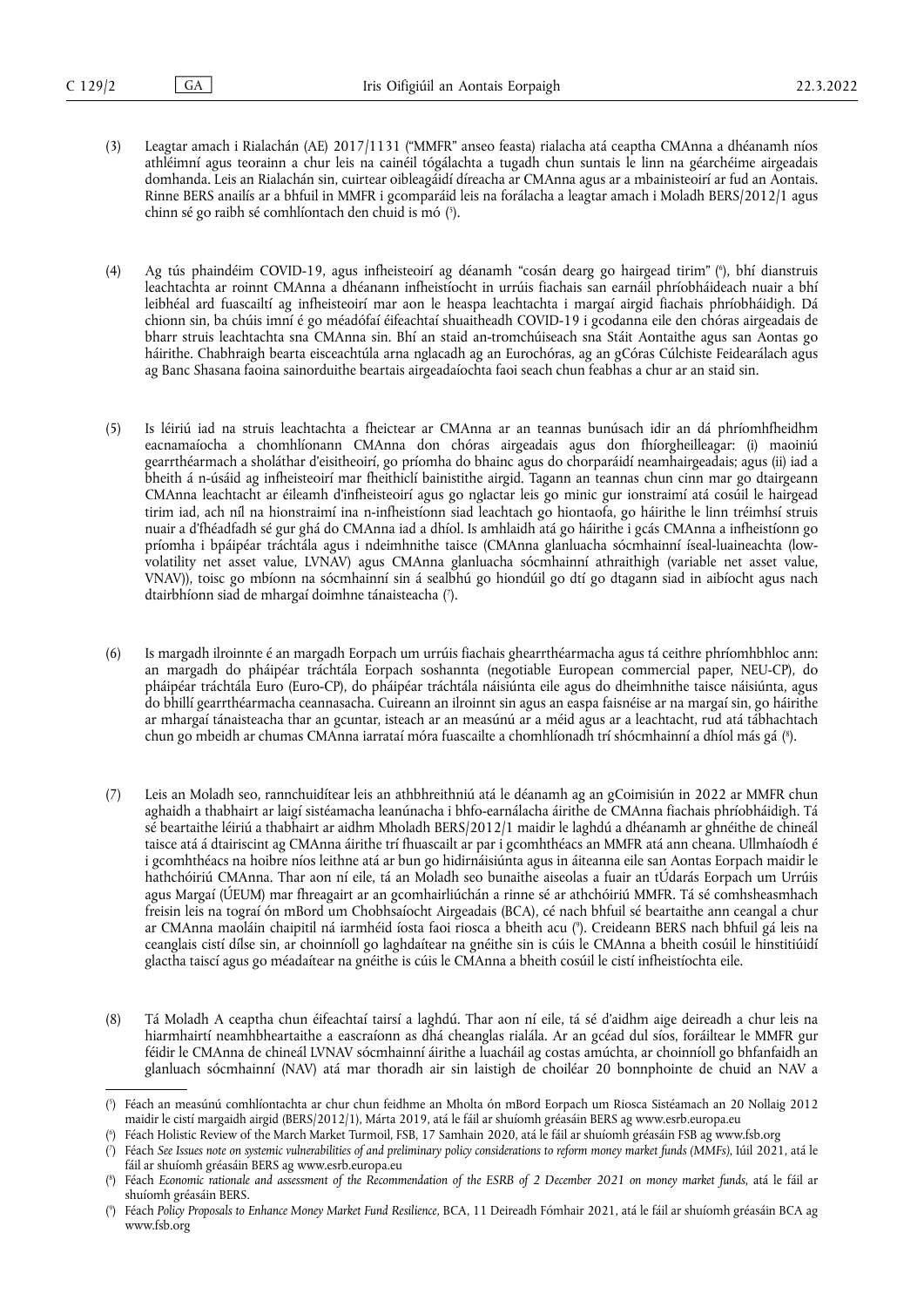ríomhtar trí luacháil marcála ón margadh nó luacháil marcála de réir samhla a chur ar gach sócmhainn. Leis an gcoiléar sin tugtar buntáiste an cheannródaí d'infheisteoirí, toisc gur féidir leo a n-aonaid a fhuascailt ag NAV nach léiriú é ar mhargadhluacháil sócmhainní áirithe. D'fhéadfadh sé sin ollráchairtí a dhreasú agus ba cheart deireadh a chur leis. Ina ionad sin, ba cheart do NAV na CMAnna de chineál LVNAV a bheith ag luainiú. Má bhaintear an coiléar, athrófar gné thábhachtach de na CMAnna de chineál LVNAV agus, in éineacht leis sin, d'fhéadfadh tionchar a bheith aige freisin ar na roghanna a dhéanann infheisteoirí ar mór acu cobhsaíocht choibhneasta an NAV go nuige sin. Ag an am céanna, le Moladh B féachtar le feabhas a chur ar na ceanglais leachtachta le haghaidh CMAnna de chineál LVNAV, agus é mar aidhm aige an riosca agus an luaineacht a bhaineann leo a laghdú i gcomparáid le CMAnna gearrthéarmacha de chineál VNAV. Ar an dara dul síos, nuair a sháraítear tairseacha eile, ní mór do bhainisteoirí CMAnna de chineál LVNAV agus CMAnna glanluacha sócmhainní sheasmhaigh fiachais phoiblí (public debt constant net asset value, PDCNAV) an beart cuí atá le déanamh a mheasúnú agus a dhoiciméadú. D'fhéadfadh sé go n-áireofaí leis sin uirlisí bainistithe leachtachta (liquidity management tools, LMTanna) sonracha áirithe a úsáid, amhail táillí leachtachta a ghearradh ar infheisteoirí agus úsáid a bhaint as geataí fuascailte. Ag tús phaindéim COVID-19, d'fhéadfadh sé gur cheann de na tairseacha sin ba chúis le roinnt infheisteoirí fuascailt a dhéanamh in oirchill na gníomhaíochtaí sin a bheith le forchur go huathoibríoch. Ba cheart, dá bhrí sin, iad a bhaint. Dá mbainfí na tairseacha sin, b'fhusa freisin do CMAnna de chineál LVNAV agus de chineál PDCNAV úsáid a bhaint as na forálacha de MMFR lena gceadaítear dóibh, faoi choinníollacha áirithe, a gceanglais leachtachta a shárú go sealadach, dá bhforáiltear in Airteagal 24(2) de MMFR.

- (9) Ceapadh Moladh B chun claochlú leachtachta CMAnna a laghdú agus feabhas a chur ar a meaitseáil sócmhainní agus dliteanas. Le ceanglais leachtachta níos airde le haghaidh CMAnna de chineál VNAV agus de chineál LVNAV, atá comhdhéanta de shócmhainní a aibíonn go laethúil agus go seachtainiúil agus de shócmhainní fiachais phoiblí, áirithítear leachtacht níos mó agus níos éagsúlaithe sa phunann agus laghdaítear an riosca go ndéanfadh CMAnna na margaí airgid níos leithne a dhíchobhsú i ndálaí anáis sa mhargadh. Chun a áirithiú go mbeidh dóthain sócmhainní fiachais phoiblí ar fáil, d'fhéadfadh aibíocht níos faide a bheith acu ná sócmhainní a aibíonn go seachtainiúil. Cé gur féidir leis sin riosca aibíochta a mhéadú, laghdaítear leis freisin an riosca leachtachta. Le MMFR tugtar roinnt solúbthachta do bhainisteoirí CMA, a d'fhéadfadh a gceanglais leachtachta a shárú ar chúiseanna nach bhfuil neart acu orthu. D'fhéadfadh sé, áfach, nár leor an tsolúbthacht ar an leibhéal aonair i gcás strus ar fud an mhargaidh. I gcásanna den sórt sin, ba cheart cead a bheith ag bainisteoirí CMA, sa bhreis air sin, a gcuid sócmhainní leachtacha a úsáid go sainráite chun fuascailtí a chomhlíonadh agus níos lú sócmhainní a aibíonn go seachtainiúil agus níos lú sócmhainní fiachais phoiblí a shealbhú ná mar a cheanglaítear de ghnáth. Ba cheart an chumhacht a bheith ag na húdaráis inniúla náisiúnta (ÚINanna) teorainn ama a shonrú, le haghaidh gach CMA nó le haghaidh fothacar de CMAnna ina ndlínse, ar teorainn ama í lena sainítear an tréimhse a bhféadfaidh CMAnna níos lú sócmhainní leachtacha a shealbhú lena linn ná mar a cheanglaítear de ghnáth. D'áiritheofaí leis sin freagairt uilechórais ar fhorbairt a thitfeadh amach ar fud an mhargaidh. Dá ndéanfadh ÚEUM comhordú le linn an phróisis sin, sheachnófaí aon saobhadh laistigh den Mhargadh Aonair.
- <span id="page-2-1"></span>(10) Tá Moladh C ceaptha chun infhaighteacht na LMTanna a mhéadú agus chun spreagadh a thabhairt chun úsáid a bhaint as LMTanna lena bhforchuirtear ar infheisteoirí atá ag fuascailt (agus ag suibscríobh) an costas a bhaineann lena bhfuascailtí (agus lena suibscríbhinní) faoi seach. Foráiltear le Moladh BERS/2017/6 ón mBord Eorpach um Riosca Sistéamach ( [10\)](#page-2-0) gur cheart do reachtaíocht ábhartha an Aontais LMTanna a chur ar fáil do gach cineál ciste infheistíochta, lena n-áirítear CMAnna. Ina theannta sin, ba cheart LMT amháin ar a laghad a bheith ar fáil do gach CMA, amhail tobhaigh fhrithchaolacha, táillí leachtachta nó, i gcás CMAnna a bhfuil NAV luaineachta acu, luascphraghsáil, ar féidir leo costais fuascailte (agus suibscríofa) a fhorchur ar infheisteoirí amach (nó isteach) faoi seach. Ina theannta sin, ba cheart critéir a fhorbairt lena n-áireamh i reachtaíocht ábhartha an Aontais chun úsáid LMTanna a éascú ar bhonn níos ginearálta. Nuair a bheidh ÚEUM á shainordú aige chun na critéir sin agus treoraíocht bhreise a fhorbairt, ba cheart don Choimisiún a iarraidh nach dtabharfaí isteach aon éifeachtaí tairsí.
- (11) Ceapadh Moladh D chun faireachán agus tástáil struis a fheabhsú. Dá thoradh sin, tabharfar faisnéis níos fearr do chomhlachtaí náisiúnta agus do chomhlachtaí an Aontais chun leochaileachtaí sistéamacha san earnáil CMA ina hiomláine a shainaithint. Ar an gcéad dul síos, ba cheart tuairisciú rialta a fheabhsú trí mhéadú a chur ar a mhinicíocht agus trí bhreis faisnéise a thabhairt maidir le bonn infheisteoirí na CMAnna. Ar an dara dul síos, ba cheart go gcuirfí ar chumas na ÚINanna na sonraí a eascraíonn as tuairisciú rialta agus as tuairisciú géarchéimshonrach a roinnt leis na comhlachtaí de chuid an Aontais a bhfuil sainordú cobhsaíochta airgeadais acu. De thoradh an Mholta seo, chuideodh comhroinnt sonraí idir bainc cheannais agus ÚINanna freisin le hacmhainneacht na n-údarás measúnú a dhéanamh ar rioscaí. Ar deireadh, ba cheart do thástálacha struis ar fud an Aontais a bheith ina gcomhlánú ar na tástálacha struis inmheánacha atá á ndéanamh cheana ag CMAnna aonair. Chun cur i bhfeidhm comhsheasmhach na gcásanna féideartha a áirithiú agus chun na torthaí a bhailíochtú, ba cheart do ÚEUM, i gcomhar leis na ÚINanna, na tástálacha a chomhordú. Ar bhonn na dtorthaí sin, ba cheart do ÚEUM a mheasúnú ar rioscaí don chobhsaíocht airgeadais a fhoilsiú.
- (12) Chun aghaidh a thabhairt go cuimsitheach ar na leochaileachtaí a bhaineann leis an earnáil CMA, ba cheart na bearta a leagtar amach sa Mholadh seo a chur chun feidhme mar phacáiste.

<span id="page-2-0"></span><sup>(</sup> [10\)](#page-2-1) Moladh BERS/2017/6 ón mBord Eorpach um Riosca Sistéamach an 7 Nollaig 2017 maidir le rioscaí leachtachta agus giarála i gcistí infheistíochta (IO C 151, 30.4.2018, lch. 1).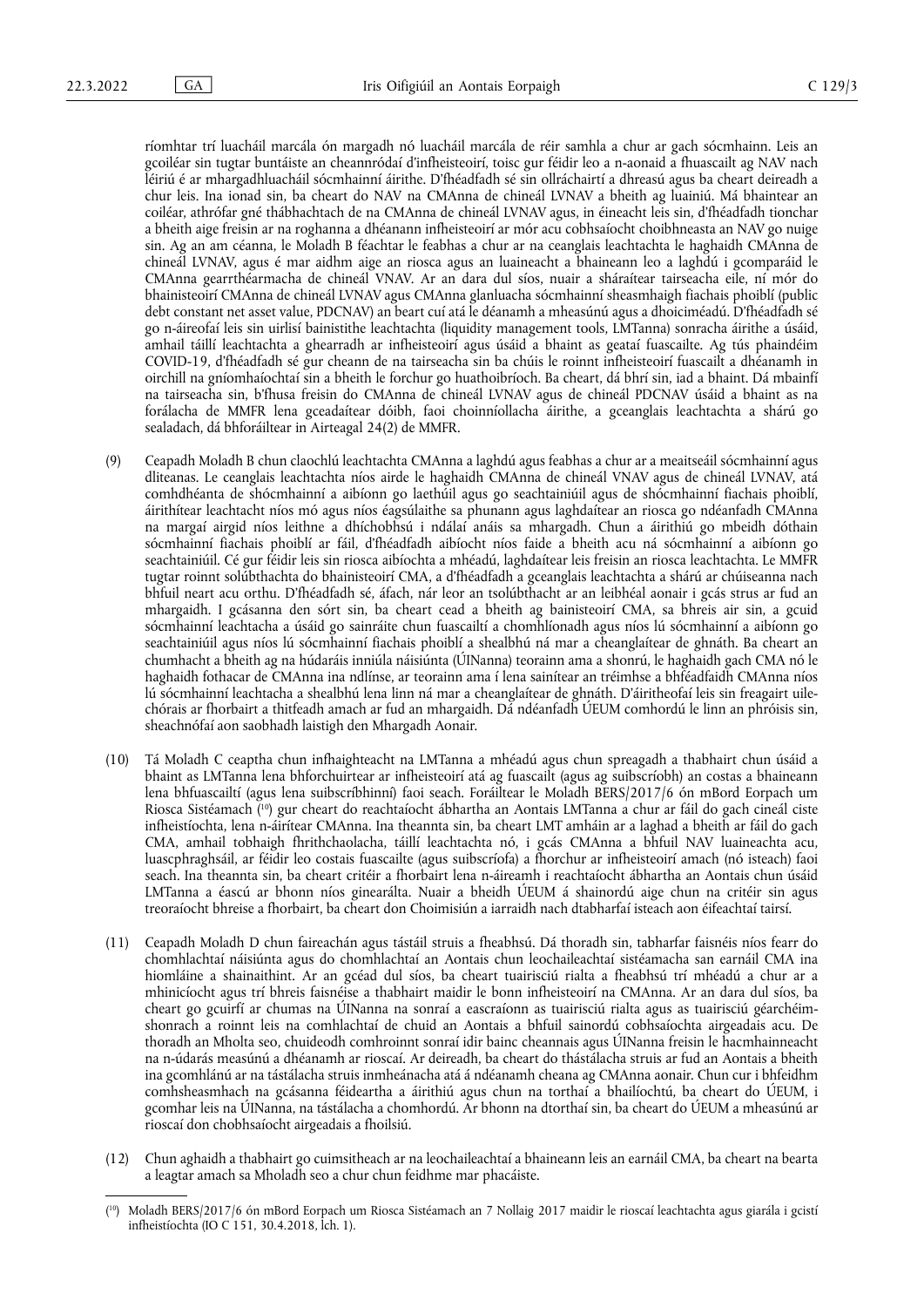(13) Creideann BERS gur cheart tuilleadh athbhreithnithe a dhéanamh ar an MMFR cúig bliana tar éis theacht i bhfeidhm na bhforálacha nua chun measúnú a dhéanamh ar cibé acu a feabhsaíodh nó nár feabhsaíodh athléimneacht na CMAnna de thoradh na n-athchóirithe reachtacha agus na gcainéal tógálachta. Ba cheart calabrú na gceanglas leachtachta a áireamh san athbhreithniú sin agus measúnú a dhéanamh ann ar cibé acu atá nó nach bhfuil gá le huirlisí breise lena ngabhann éifeacht stuamachta ar an macraileibhéal,

TAR ÉIS AN MOLADH SEO A GHLACADH:

#### ROINN 1

# **MOLTAÍ**

#### **Moladh A – Éifeachtaí tairsí a laghdú**

Moltar don Choimisiún an méid seo a leanas a mholadh:

- 1. gur cheart go gceanglófaí, leis an reachtaíocht ábhartha de chuid an Aontais, go mbeadh glanluach sócmhainní luaineachta ag gach ciste margaidh airgid (CMA) glanluacha sócmhainní íseal-luaineachta (LVNAV);
- 2. aisghairm na dtairseach rialála a leagtar amach in Airteagal 34(1)(a) agus (b) de Rialachán (AE) 2017/1131 ("MMFR" anseo feasta).

# **Moladh B – An claochlú leachtachta a laghdú**

Moltar don Choimisiún togra a dhéanamh, maidir le reachtaíocht ábhartha de chuid an Aontais:

- 1. gur cheart go mbeadh ar áireamh inti ceanglais nua leachtachta le haghaidh CMAnna glanluacha sócmhainní athraitheach (VNAV) agus CMAnna de chineál LVNAV, agus iad comhdhéanta de shócmhainní a aibíonn go laethúil, sócmhainní a aibíonn go seachtainiúil agus sócmhainní fiachais phoiblí;
- 2. gur cheart go gceadófaí léi do bhainisteoirí CMA aonair gníomhaíochtaí a dhéanamh a fhágann go mbeidh níos lú sócmhainní a aibíonn go seachtainiúil acu agus níos lú sócmhainní fiachais phoiblí acu ná mar a cheanglaítear más rud é:
	- (a) go dtiteann forbairtí amach ar fud an mhargaidh lena ndéantar dochar do na sócmhainní atá ina seilbh ag na CMAnna nó do shealbhóirí aonad CMA; agus
	- (b) go gcuireann bainisteoirí CMA a n-údaráis inniúla náisiúnta (ÚINanna) ar an eolas láithreach dá réir.
- 3. gur cheart go n-údarófaí léi do ÚINanna teorainn ama a shonrú lena sainítear an tréimhse ina bhféadfaidh níos lú sócmhainní a aibíonn go seachtainiúil agus níos lú sócmhainní fiachais phoiblí a bheith ina seilbh ag CMAnna atá faoina maoirseacht ná mar a cheanglaítear de réir mar a bheartaítear i bhfo-Mholadh B(2) i gcás forbairtí ar fud an mhargaidh lena ndéantar difear diúltach do CMAnna iomadúla;
- 4. gur cheart go ndéanfaí foráil léi go gcomhordódh an tÚdarás Eorpach um Urrúis agus Margaí (ÚEUM) an ghníomhaíocht a dhéanann ÚINanna agus iad ag gníomhú de réir mar a bheartaítear i bhfo-Mholadh B(3), chun comhsheasmhacht a áirithiú i gcur i bhfeidhm an bhirt ar fud an Aontais.

# **Moladh C – An costas a bhaineann lena bhfuascailtí agus lena suibscríbhinní a fhorchur ar infheisteoirí atá ag fuascailt agus ag suibscríobh**

Moltar don Choimisiún togra a dhéanamh, maidir le reachtaíocht ábhartha de chuid an Aontais:

- 1. go gceanglófaí léi go gcuirfí ar áireamh i ndoiciméid bhunreachtúla CMAnna agus in aon fhaisnéis réamhchonarthach eile ceann amháin ar a laghad de na huirlisí bainistithe leachtachta (LMTanna) seo a leanas:
	- (a) tobhaigh fhrithchaolacha;
	- (b) táillí leachtachta;
	- (c) luascphraghsáil i ndáil le CMAnna a bhfuil glanluach sócmhainní luaineachta acu (NAV);
- 2. go sainordófaí léi do ÚEUM critéir a fhorbairt lena n-áireamh i reachtaíocht ábhartha an Aontais chun úsáid LMTanna ag bainisteoirí CMA a éascú i ndálaí uile an mhargaidh, chomh maith le treoraíocht maidir leis na critéir sin.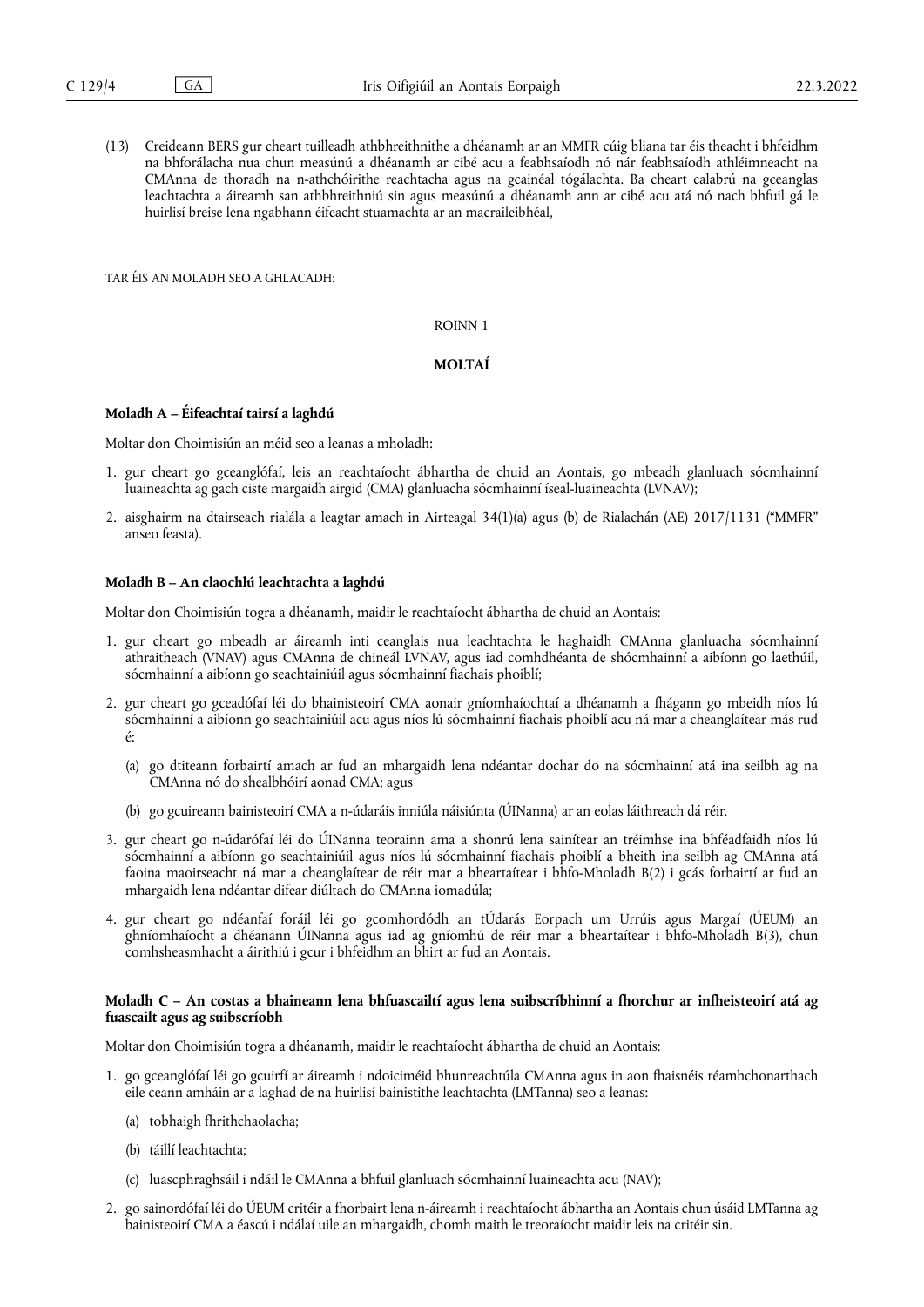# **Moladh D – Faireachán agus tástáil struis a fheabhsú**

Moltar don Choimisiún togra a dhéanamh, maidir le reachtaíocht ábhartha an Aontais:

- 1. gur cheart go mbeadh ar áireamh inti forálacha a bhfuil sé d'aidhm acu feabhas a chur ar chomhroinnt thráthúil na sonraí a thagann as tuairisciú rialta CMAnna dá gcuid ÚINanna faoi seach;
- 2. go sainordófaí léi do ÚEUM, maidir le hiarrataí ad hoc ar shonraí a chuireann ÚINanna chuig CMAnna i dtréimhsí struis de thoradh forbairtí ar fud an mhargaidh, na hiarrataí sin a chomhordú agus, i gcás inar gá, iad a chomhchuibhiú;
- 3. gur cheart go mbeadh ar áireamh inti forálacha chun a áirithiú go gcomhroinneann ÚINanna na sonraí dá dtagraítear i bhfo-Mholtaí D(1) agus D(2) le comhlachtaí de chuid an Aontais a bhfuil sainordú cobhsaíochta airgeadais acu;
- 4. gur cheart go ndéanfaí foráil inti go ndéanfadh ÚEUM tástálacha struis uile-Aontais ar CMAnna a thionscnamh agus a chomhordú i gcomhar le ÚINanna; cásanna féideartha agus paraiméadair a fhorbairt le haghaidh córas leormhaith tástála struis uile-Aontais le haghaidh CMAnna i gcomhar leis an mBord Eorpach um Riosca Sistéamach (BERS); measúnú a fhoilsiú ar an tionchar a bheadh ag cásanna féideartha den sórt sin ar an earnáil CMA, lena n-áirítear an éifeacht tógálachta a d'fhéadfadh a bheith ann do rannpháirtithe eile sa mhargadh; agus, i gcás inarb iomchuí, na gníomhaíochtaí maoirseachta leantacha a chomhordú.

## ROINN 2

# **CUR CHUN FEIDHME**

# 1. **Sainmhínithe**

- 1. Chun críocha an Mholta seo, tá feidhm ag na sainmhínithe seo a leanas:
	- (a) ciallaíonn "cistí margaidh airgid" (CMAnna) gnóthais chomhinfheistíochta rialáilte agus mhaoirsithe de chuid an Aontais arb é is príomhchuspóir dóibh príomhshuim an chiste a chothabháil, agus toradh atá i gcomhréir le rátaí an mhargaidh airgid a sholáthar ag an am céanna, trí infheistiú in ionstraimí margaidh airgid nó i dtaiscí le hinstitiúidí creidmheasa arna mbunú, arna mbainistiú nó arna margú san Aontas;
	- (b) ciallaíonn "MMFR" Rialachán (AE) 2017/1131 ó Pharlaimint na hEorpa agus ón gComhairle an 14 Meitheamh 2017 maidir le cistí margaidh airgid;
	- (c) ciallaíonn "uirlisí bainistithe leachtachta" (LMTanna) uirlisí lena gcabhraítear le CMAnna agus lena mbainisteoirí iarrataí ar fhuascailt a bhainistiú go hiomchuí agus go héifeachtach i gcónaí agus go háirithe i ndálaí anáis sa mhargadh;
	- (d) ciallaíonn "CMA glanluacha sócmhainní íseal-luaineachta" nó "CMA de chineál LVNAV" CMA glanluacha sócmhainní íseal-luaineachta mar a shainmhínítear i bpointe (12) d'Airteagal 2 de Rialachán (AE) 2017/1131;
	- (e) ciallaíonn "CMA glanluacha sócmhainní athraithigh" nó "CMA de chineál VNAV" CMA glanluacha sócmhainní athraithigh mar a shainmhínítear i bpointe (13) d'Airteagal 2 de Rialachán (AE) 2017/1131;
	- (f) ciallaíonn "sócmhainní fiachais phoiblí" ionstraimí margaidh airgid a liostaítear in Airteagal 17(7) de MMFR, a bhfuil aibíochtaí dlíthiúla nó iarmharacha acu i gcomhréir le hAirteagal 10(1)(b) de MMFR i ndáil le CMAnna gearrthéarmacha agus i gcomhréir le hAirteagal 10(2) de MMFR i ndáil le CMAnna caighdeánacha agus atá ailínithe le príomhairgeadra infheistíochta an CMA aonair;
	- (g) ciallaíonn "CMA glanluacha sócmhainní sheasmhaigh fiachais phoiblí" nó "CMA de chineál PDCNAV" CMA glanluacha sócmhainní sheasmhaigh fiachais phoiblí mar a shainmhínítear i bpointe (11) d'Airteagal 2 de Rialachán (AE) 2017/1131;
	- (h) ciallaíonn "bainc cheannais" bainc cheannais mar a shainmhínítear i bpointe (46) d'Airteagal 4(1) de Rialachán (AE) Uimh. 575/2013 ó Pharlaimint na hEorpa agus ón gComhairle ( [11\);](#page-4-0)
	- (i) ciallaíonn "ceanglais nua leachtachta" na ceanglais a liostaítear faoi na critéir chomhlíontachta i ndáil le Fo-mholadh  $B(1);$
	- (j) ciallaíonn "údarás inniúil" údarás inniúil an CMA mar a shainmhínítear i bpointe 17 d'Airteagal 2 de MMFR;
	- (k) ciallaíonn "geataí fuascailte" uirlis bainistithe leachtachta chun cosc a chur ar infheisteoirí sa chiste cuid dá gcaipiteal a aistarraingt ar feadh tréimhse ama;
	- (l) ciallaíonn "fuascailtí a fhionraí" uirlis bainistithe leachtachta chun cosc a chur ar infheisteoirí sa chiste a gcaipiteal iomlán a aistarraingt ar feadh tréimhse ama;

<span id="page-4-1"></span><span id="page-4-0"></span><sup>(</sup> [11\)](#page-4-1) Rialachán (AE) Uimh. 575/2013 ó Pharlaimint na hEorpa agus ón gComhairle an 26 Meitheamh 2013 maidir le ceanglais stuamachta i gcomhair institiúidí creidmheasa agus lena leasaítear Rialachán (AE) Uimh. 648/2012 (IO L 176, 27.6.2013, lch. 1).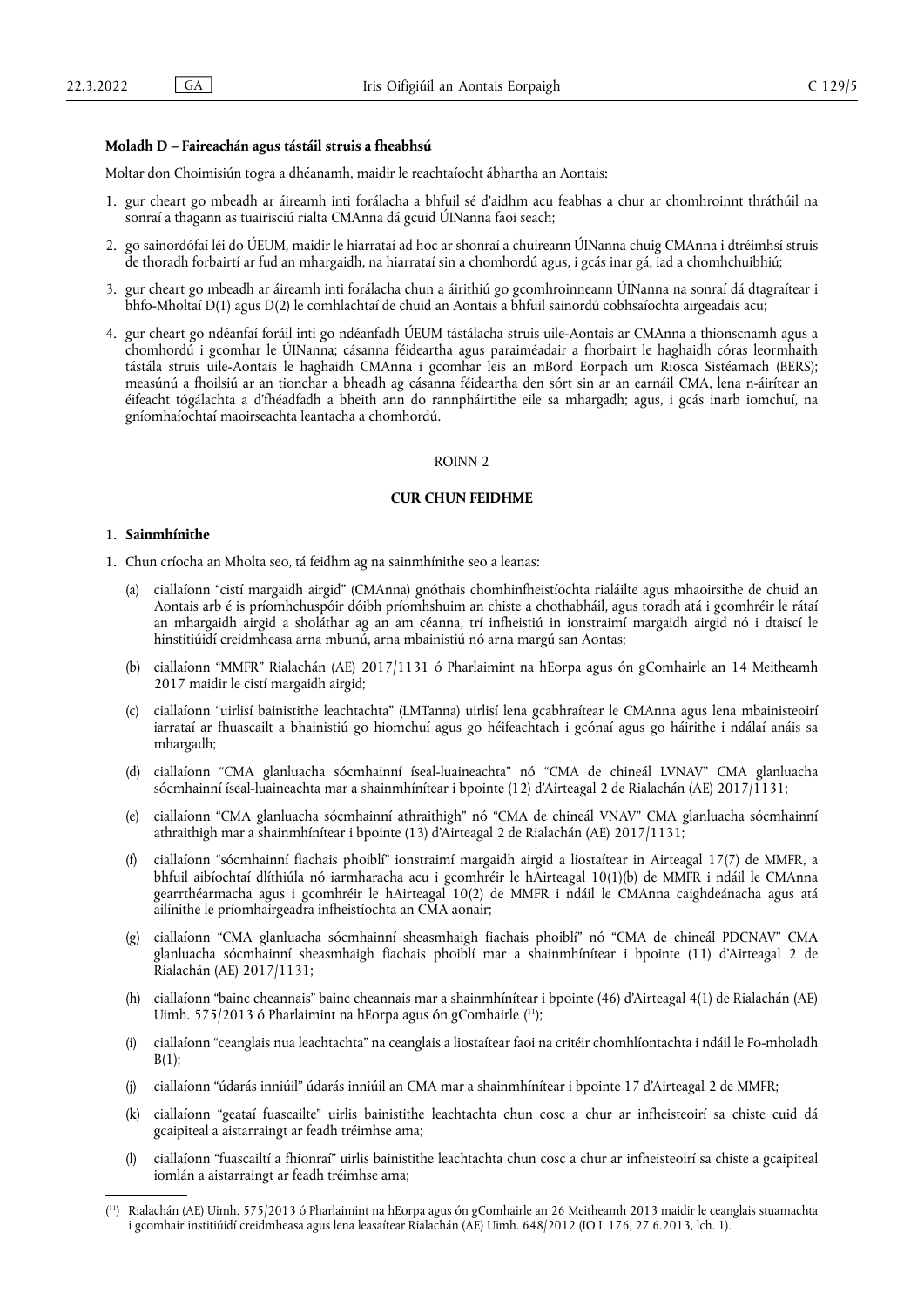- (m) ciallaíonn "táillí leachtachta" muirir a ghearrtar ar infheisteoirí aonair a bhíonn i mbun idirbhearta a dhéanamh, ar muirir iad atá iníoctha leis an gciste, chun na hinfheisteoirí atá fágtha a chosaint ar na costais a bhaineann le ceannach nó díol sócmhainní CMA i ngeall ar insreafaí nó eis-sreafaí móra. Ní dhíorthaítear an muirear sin go sonrach ó na costais idirbhirt lena mbaineann, ach ina ionad sin is buntáille (nó táille chisealta) é a leagtar amach roimh ré. Ní bhaineann aon choigeartú ar luach scaireanna an chiste le táille leachtachta (e.g. NAV);
- (n) ciallaíonn "luascphraghsáil" uirlis bainistithe leachtachta lena gcuirtear coigeartú caolach i bhfeidhm ar NAV an chiste chun costais leachtachta a eascraíonn as glan-insreafaí isteach sa chiste nó as glan-eis-sreafaí amach as an gciste a chur ar aghaidh chuig infheisteoirí a fhuasclaíonn nó a cheannaíonn scaireanna;
- (o) ciallaíonn "tobhaigh fhrithchaolacha" muirir a ghearrtar ar infheisteoirí aonair a bhíonn i mbun idirbhearta a dhéanamh, ar muirir iad atá iníoctha leis an gciste, chun na hinfheisteoirí atá fágtha a chosaint ar na costais a bhaineann le ceannach nó díol sócmhainní CMA i ngeall ar insreafaí nó eis-sreafaí móra. Ní bhaineann aon choigeartú ar luach scaireanna an chiste le tobhach frithchaolach (e.g. NAV);
- (p) ciallaíonn "comhlachtaí de chuid an Aontais a bhfuil sainordú cobhsaíochta airgeadais acu":
	- i. an tÚdarás Baincéireachta Eorpach;
	- ii. an tÚdarás Eorpach um Árachas agus Pinsin Ghairme;
	- iii. an tÚdarás Eorpach um Urrúis agus Margaí;
	- iv. an Bord Eorpach um Riosca Sistéamach;
	- v. an Banc Ceannais Eorpach;
	- vi. an Sásra Aonair Maoirseachta;
	- vii. an Bord Réitigh Aonair;
- (q) ciallaíonn "sócmhainní a aibíonn go laethúil" ionstraimí incháilithe margaidh airgid arna n-eisiúint ag eintitis phríobháideacha nó phoiblí dá dtagraítear in Airteagal 10(1) agus (2) de MMFR agus a aibíonn laistigh de lá amháin, comhaontuithe athcheannaigh droim ar ais ar féidir iad a fhoirceannadh trí réamhfhógra aon lae oibre amháin a thabhairt, nó airgead tirim ar féidir é a aistarraingt trí réamhfhógra aon lae oibre amháin a thabhairt, mar a leagtar amach i bpointe (c) d'Airteagal 24(1) de MMFR;
- (r) ciallaíonn "sócmhainní a aibíonn go seachtainiúil" ionstraimí incháilithe margaidh airgid arna n-eisiúint ag eintitis phríobháideacha nó phoiblí dá dtagraítear in Airteagal 10(1) agus (2) de MMFR agus a aibíonn laistigh de sheachtain, comhaontuithe athcheannaigh droim ar ais ar féidir iad a fhoirceannadh trí réamhfhógra cúig lá oibre a thabhairt, nó airgead tirim ar féidir é a aistarraingt trí réamhfhógra cúig lá oibre a thabhairt, mar a leagtar amach i bpointe (e) d'Airteagal 24(1) de MMFR.

#### 2. **Critéir maidir le cur chun feidhme**

- 1. Tá feidhm ag na critéir seo a leanas maidir le cur chun feidhme an Mholta seo:
	- (a) ba cheart aird chuí a thabhairt ar phrionsabal na comhréireachta, agus cuspóir agus ábhar an Mholta seo á gcur san áireamh;
	- (b) cumhdaítear leis an Moladh na CMAnna uile mar a shainmhínítear iad;
	- (c) ba cheart arbatráiste rialála a sheachaint;
	- (d) leagtar amach san Iarscríbhinn critéir shonracha maidir le comhlíonadh an Mholta seo.
- 2. Iarrtar ar an seolaí na gníomhaíochtaí arna ndéanamh mar fhreagairt ar an Moladh seo, nó réasúnú leormhaith i ndáil le heaspa gnímh, a thuairisciú do BERS agus don Chomhairle. Ba cheart an méid seo a leanas, ar a laghad, a bheith sna tuarascálacha:
	- (a) faisnéis faoi shubstaint agus amlíne na mbeart a rinneadh;
	- (b) réasúnú mionsonraithe i ndáil le haon easpa gnímh nó imeacht ón Moladh seo, lena n-áirítear aon mhoill.

## 3. **Amlíne don obair leantach**

I gcomhréir le hAirteagal 17(1) de Rialachán (AE) Uimh. 1092/2010, ní mór don seolaí na gníomhaíochtaí a rinneadh mar fhreagairt ar an Moladh seo a chur i gcumarsáid chuig Parlaimint na hEorpa, chuig an gComhairle, chuig an gCoimisiún agus chuig BERS nó ní mór dóibh bunús a thabhairt le haon easpa gnímh. Iarrtar ar an seolaí an chumarsáid a thíolacadh faoin 31 Nollaig 2023.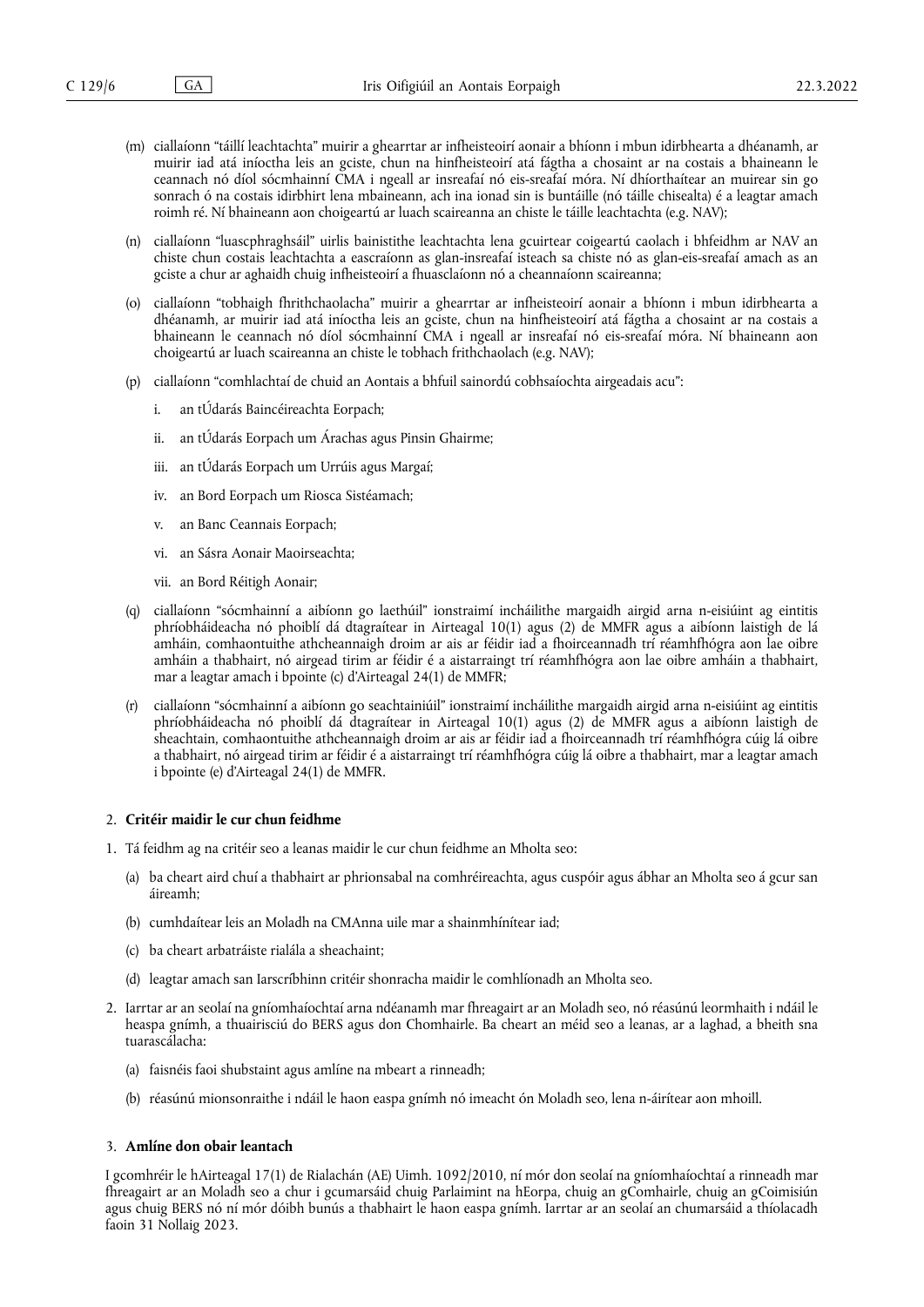# 4. **Faireachán agus measúnú**

- 1. Déanfaidh Rúnaíocht BERS an méid seo a leanas:
	- (a) cúnamh a thabhairt don seolaí, lena n-áirithítear comhordú an tuairiscithe agus soláthar na dteimpléad ábhartha, agus mionsonrú a dhéanamh, i gcás inar gá, ar an nós imeachta agus ar an amlíne le haghaidh na mbeart leantach;
	- (b) bearta leantacha an tseolaí a fhíorú, cúnamh a thabhairt arna iarraidh sin dó, agus tuarascálacha leantacha a thíolacadh don Bhord Ginearálta.
- 2. Déanfaidh an Bord Ginearálta measúnú ar na gníomhaíochtaí agus ar na réasúnuithe arna gcur i gcumarsáid ag an seolaí agus, i gcás inarb iomchuí, féadfaidh sé cinneadh a dhéanamh nár leanadh an Moladh seo agus gur mhainnigh an seolaí réasúnú leormhaith a thabhairt i ndáil lena easpa gnímh.

Arna dhéanamh in Frankfurt am Main, 2 Nollaig 2021.

*Thar ceann Bhord Ginearálta an BERS* Francesco MAZZAFERRO *Ceann Rúnaíocht an BERS*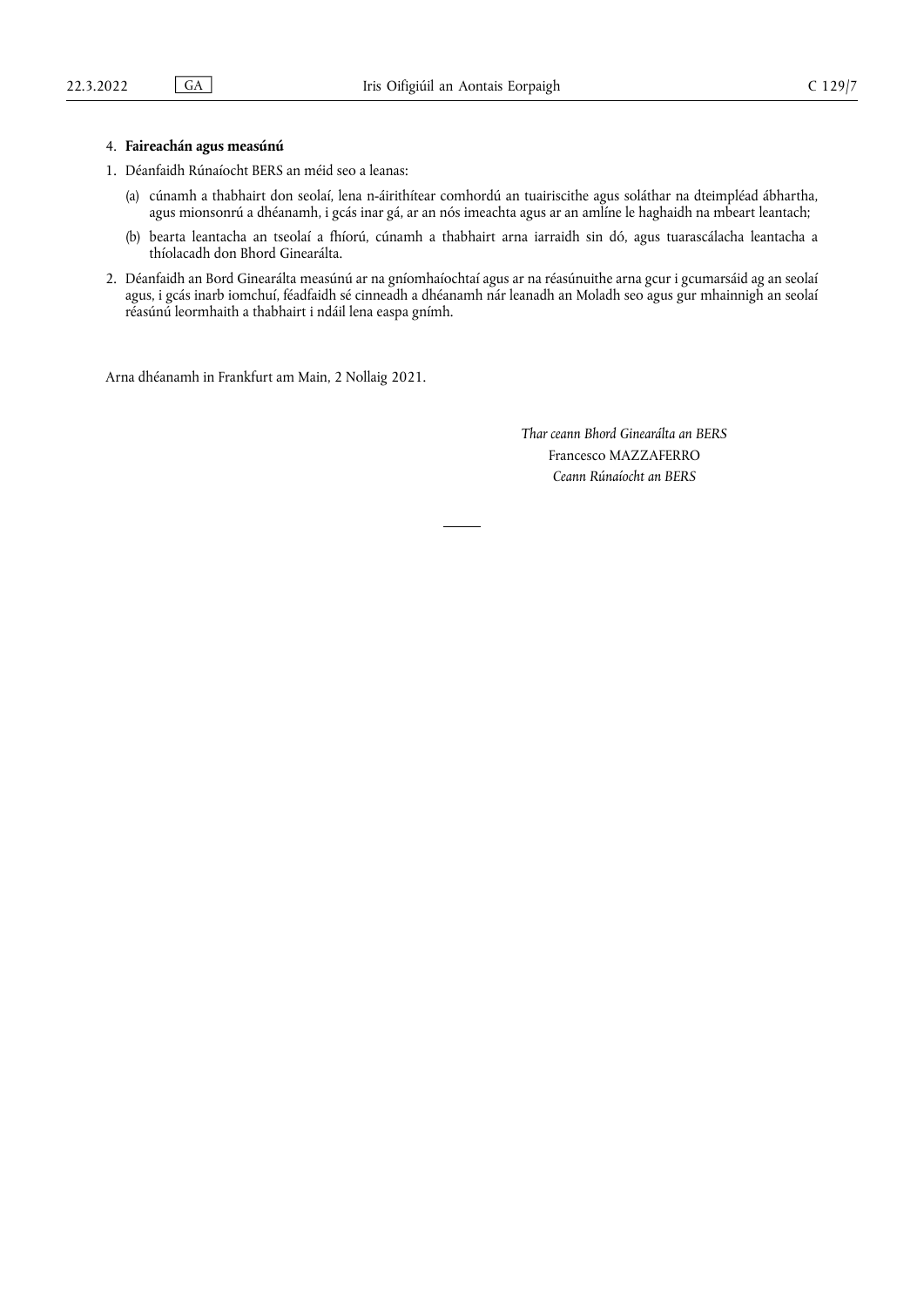# *IARSCRÍBHINN*

# **SONRAÍOCHT NA gCRITÉAR COMHLÍONTACHTA IS INFHEIDHME MAIDIR LEIS AN MOLADH**

## **Moladh A – Éifeachtaí tairsí a laghdú**

Tá an critéar comhlíontachta seo a leanas infheidhme maidir le fo-Mholadh A(2).

<span id="page-7-1"></span>An tagairt reatha in Airteagal 34(1)(a) de Rialachán (AE) 2017/1131 ó Pharlaimint na hEorpa agus ón gComhairle ("MMFR" anseo feasta) [\(](#page-7-0) 1 ) don chion de na sócmhainní a aibíonn go seachtainiúil atá faoi bhun 30 % de shócmhainní iomlána an chiste margaidh airgid (CMA) agus na glanfhuascailtí laethúla ar lá oibre aonair atá os cionn 10 % de na sócmhainní iomlána, agus an tagairt in Airteagal 34(1)(b) don chion de na sócmhainní a aibíonn go seachtainiúil a thiteann faoi bhun 10 % de na sócmhainní iomlána, ba cheart iad a aisghairm.

#### **Moladh B – An claochlú leachtachta a laghdú**

Tá na critéir chomhlíontachta seo a leanas infheidhme maidir le fo-Mholadh B(1.).

Ba cheart an méid seo a leanas a áirithiú le ceanglais leachtachta nua le haghaidh CMAnna glanluacha sócmhainní athraithigh (VNAV) agus le haghaidh CMAnna glanluacha sócmhainní íseal-luaineachta (LVNAV):

- go bhfeabhsaítear an leibhéal leachtachta i bpunanna CMAnna atá dírithe ar an bhfiachas príobháideach;
- go gcuirtear infheisteoirí ar a suaimhneas tuilleadh agus, dá bhrí sin, go laghdaítear an riosca go dtarlódh ollráchairt;
- go bhfuil leachtacht leordhóthanach ag CMAnna chun freastal ar éilimh mhéadaithe ar fhuascailtí le linn tréimhsí struis sa mhargadh gan éifeachtaí iarmhartacha ar chodanna eile den chóras airgeadais a bheith i gceist; agus
- go bhfuil cuid dá sócmhainní leachtacha ina seilbh ag CMAnna i sócmhainní fiachais phoiblí arna n-eisiúint ag tacar comhlachtaí éagsúlaithe, i gcás inar féidir, in airgeadra infheistíochta an chiste sin, chun rannchuidiú le héagsúlú agus le cobhsaíocht níos mó i nglanluach sócmhainní (NAV) CMAnna fiachais phríobháidigh.

Maidir le CMAnna de chineál LVNAV go háirithe, ba cheart Airteagal 24(1)(g) de MMFR a aisghairm chun incháilitheacht na sócmhainní i leith na sócmhainní a aibíonn go seachtainiúil, na sócmhainní a aibíonn go laethúil agus na sócmhainní fiachais phoiblí a ailíniú le hincháilitheacht na sócmhainní atá ag VNAVanna.

Ba cheart na ceanglais leachtachta nua le haghaidh CMAnna de chineál VNAV gearrthéarmach a bheith cothrom le 20 % ar a laghad dá sócmhainní agus iad a bheith roinnte idir:

- 15 % ar a laghad de na sócmhainní a aibíonn go seachtainiúil, lena n-áirítear 10 % ar a laghad de na sócmhainní a aibíonn go laethúil; agus
- 5 % ar a laghad de na sócmhainní fiachais phoiblí breise.

Ba cheart na ceanglais leachtachta nua le haghaidh CMAnna de chineál VNAV caighdeánach a bheith cothrom le 25 % ar a laghad agus iad a bheith roinnte idir:

- 15 % ar a laghad de na sócmhainní a aibíonn go seachtainiúil, lena n-áirítear 10 % ar a laghad de na sócmhainní a aibíonn go laethúil; agus
- 10 % ar a laghad de na sócmhainní fiachais phoiblí breise.

Ba cheart na ceanglais leachtachta nua le haghaidh CMAnna de chineál LVNAV a bheith cothrom le 45 % ar a laghad agus iad a bheith roinnte idir:

- 30 % ar a laghad de na sócmhainní a aibíonn go seachtainiúil, lena n-áirítear 15 % ar a laghad de na sócmhainní a aibíonn go laethúil; agus
- 15 % ar a laghad de na sócmhainní fiachais phoiblí breise.

I gcás nach bhfuil dóthain sócmhainní fiachais phoiblí ar fáil in airgeadra an chiste, ba cheart cead a bheith ag CMAnna, ar choinníoll go gcuireann siad a n-údaráis inniúla náisiúnta (ÚINanna) ar an eolas láithreach, na ceanglais maidir le leachtacht fiachais phoiblí a chomhlíonadh tríd an méid seo a leanas:

— taiscí le hinstitiúidí creidmheasa ar féidir iad a aistarraingt tráth ar bith tar éis réamhfhógra nach faide ná aon lá oibre amháin a thabhairt, gan dochar do na ceanglais maidir le héagsúlú a leagtar amach in Airteagal 17(1)(b) de MMFR; agus

<span id="page-7-0"></span>[<sup>\(</sup>](#page-7-1) 1 ) Rialachán (AE) 2017/1131 ó Pharlaimint na hEorpa agus ón gComhairle an 14 Meitheamh 2017 maidir le cistí margaidh airgid (IO L 169, 30.6.2017, lch. 8).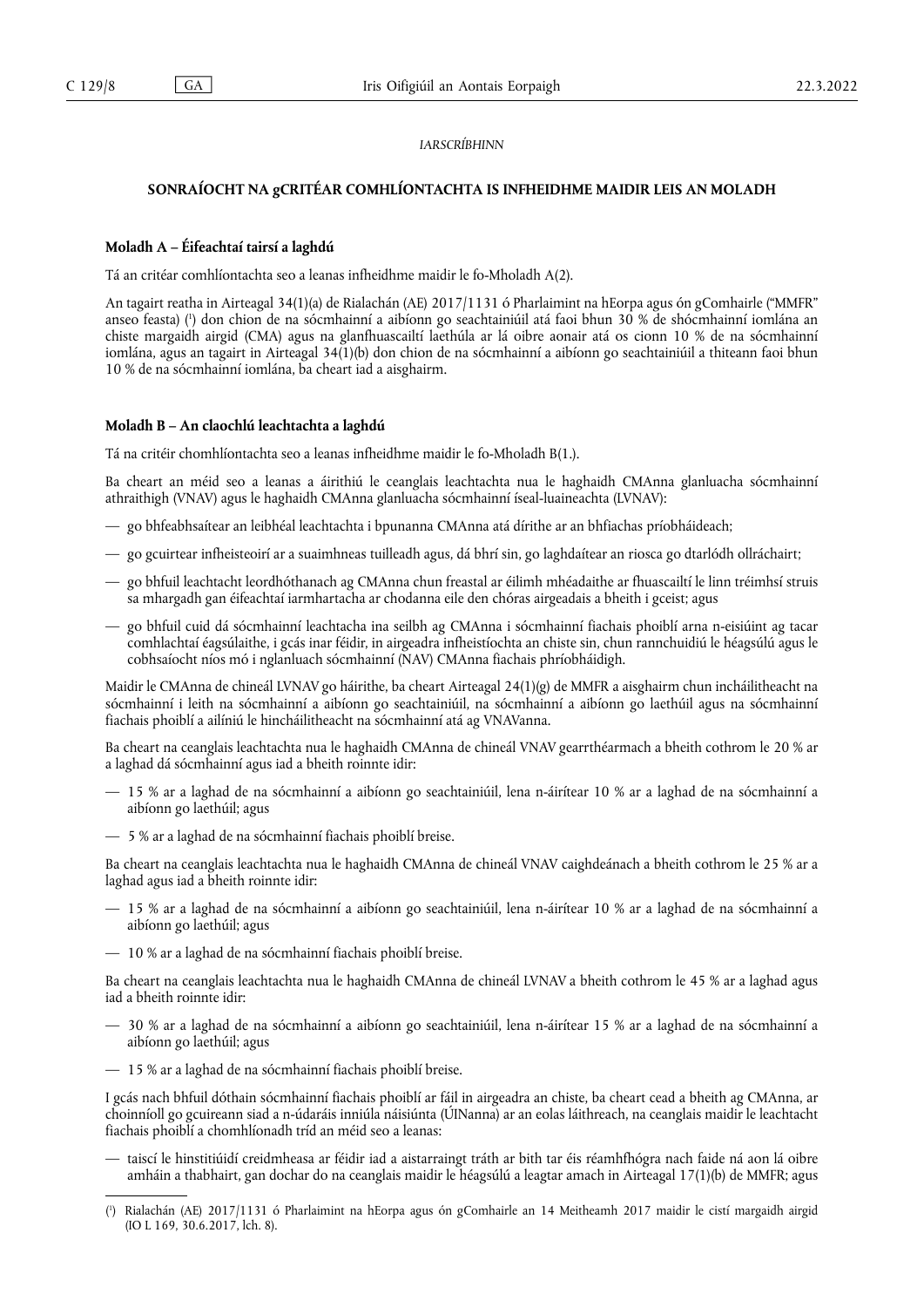— comhaontuithe athcheannaigh droim ar ais arna n-urrú le sócmhainní fiachais phoiblí agus ar féidir iad a fhoirceannadh tráth ar bith tar éis réamhfhógra nach faide ná aon lá oibre amháin a thabhairt.

Tá na critéir chomhlíontachta seo a leanas infheidhme maidir le fo-Mholadh B(3.).

Ba cheart a áirithiú leis na hathruithe atá beartaithe ag an gCoimisiún ar reachtaíocht ábhartha an Aontais go mbeidh cinntí ÚINanna infheidhme maidir le fothacair de CMAnna de réir a gcineáil agus a n-airgeadra nó maidir le gach CMA atá faoina maoirseacht.

Tá na critéir chomhlíontachta seo a leanas infheidhme maidir le fo-Mholadh B(4.).

Ba cheart go bhforálfaí leis na hathruithe atá beartaithe ag an gCoimisiún ar reachtaíocht ábhartha an Aontais go ndéanfadh an tÚdarás Eorpach um Urrúis agus Margaí (ÚEUM) comhordú ar chinntí ÚINanna dá dtagraítear i bhfo-Mholadh B(3) maidir leis an méid seo a leanas:

- fothacair de CMAnna atá suite i roinnt Ballstát, de réir a gcineáil agus a n-airgeadra ainmníochta; agus
- an teorainn ama faoinar cheart do CMAnna, a thairbhíonn nó a d'fhéadfadh tairbhiú de chinntí dá dtagraítear i bhfo-Mholadh B(3), a staid a chur ina ceart.

# **Moladh C – An costas a bhaineann lena bhfuascailtí a fhorchur ar infheisteoirí atá ag fuascailt**

Tá na critéir seo a leanas um chomhlíonadh infheidhme maidir le fo-Mholadh C(2.).

Ba cheart don Choimisiún a áirithiú go dtugtar sainordú do ÚEUM, le reachtaíocht ábhartha an Aontais, critéir shonracha agus treoraíocht shonrach a fhorbairt lena sainítear na himthosca inar cheart uirlisí bainistithe leachtachta a úsáid, lena n-áirítear iad siúd dá dtagraítear i bhfo-Mholadh C(1), geataí fuascailte agus fionraíochtaí ach gan bheith teoranta dóibh sin. Ba cheart don bhainisteoir CMA aonair cinneadh a dhéanamh maidir le roghnú na huirlise, maidir le gníomhachtú na huirlise agus maidir lena húsáid a chalabrú, faoi réir na gcritéar atá le forbairt. I gcás ina ndéantar paraiméadair chainníochtúla a mheas, níor cheart éifeachtaí tairsí a thabhairt isteach.

#### **Moladh D – Faireachán agus tástáil struis a fheabhsú**

Tá an critéar comhlíontachta seo a leanas infheidhme maidir le fo-Mholadh D(1).

Leis na hathruithe atá beartaithe ag an gCoimisiún ar reachtaíocht ábhartha an Aontais, ba cheart go méadófaí a mhinice a thuairiscíonn bainisteoirí CMA dá n-údarás inniúil faoi seach, dá dtagraítear in Airteagal 37 de MMFR, go minicíocht mhíosúil ar a laghad i gcás na bpríomhtháscairí agus na bpríomhpharaiméadar a úsáidtear chun críocha maoirseachta. CMAnna nach mó ná EUR 100 milliún luach a sócmhainní iomlána faoi bhainistiú, ba cheart dóibh tuairisciú a dhéanamh ar bhonn ráithiúil ar a laghad.

Ina theannta sin, ba cheart go n-áireofaí sna sonraí faisnéis maidir leis an gcéatadán de NAV a aicmítear de réir an chineáil infheisteora agus a n-áite sainchónaithe araon. Ba cheart na hearnálacha seo a leanas ar a laghad a áireamh sa mhiondealú earnála a dhéantar i leith infheisteora:

- corparáidí neamhairgeadais, agus sonrú á dhéanamh ar a ngníomhaíocht eacnamaíoch, mar shampla de réir Aicmiú Staidrimh ar Ghníomhaíochtaí Eacnamaíocha sa Chomhphobal Eorpach (NACE);
- institiúidí creidmheasa;
- árachóirí;
- cistí pinsin;
- rialtais;
- CMAnna;
- cistí infheistíochta neamh-CMA;
- institiúidí airgeadais eile;
- teaghlaigh;
- earnálacha eile.

Tá na critéir chomhlíontachta seo a leanas infheidhme maidir le fo-Mholadh D(2.).

Ba cheart an chumhacht a thabhairt do ÚEUM teimpléid a cheapadh le haghaidh iarrataí ad hoc ar shonraí arna ndéanamh ag ÚINanna mar a fhoráiltear in Airteagal 39 de MMFR. Ba cheart na sonraí seo a leanas ar a laghad a bheith sna teimpléid sin:

- an NAV in aghaidh na scaire/an aonaid agus, i gcás CMAnna de chineál PDCNAV, an NAV athraitheach in aghaidh na scaire;
- iomlán na sócmhainní;